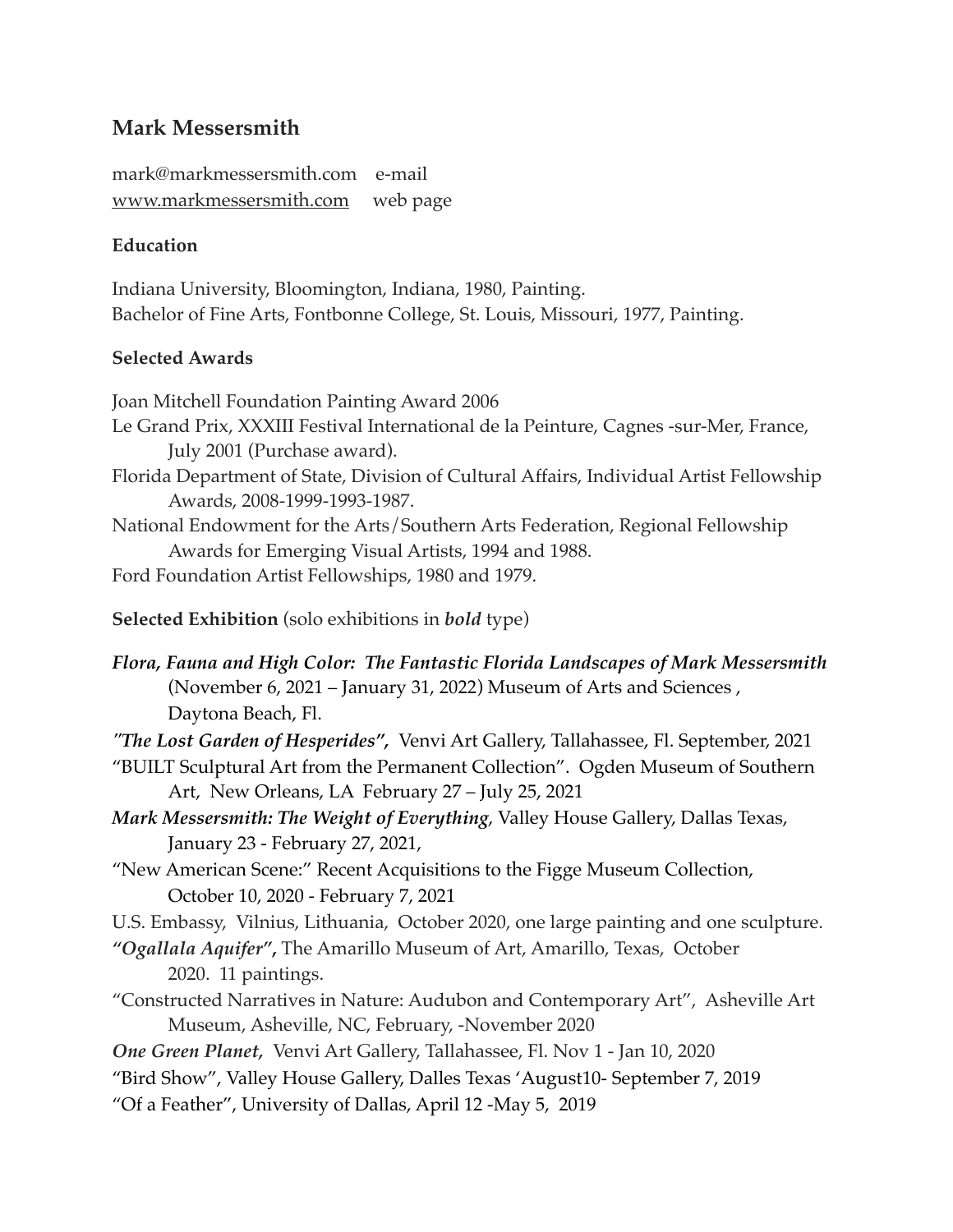- "Bear/Bare with Me; Altered States", Bernice Steinbaum Gallery, Miami, Florida, February 2019
- *"Mark Messersmith, When No One is Watching",* Gadsden Art Center and Museum. Quincy, Florida, September-December 2018
- "Trees", Valley House Gallery, Dallas Texas , August 2017
- *"Pay the Thunder No Mind- Listen to the Birds, and Hate Nobody"*, Valley House Gallery, Dallas Texas, March 2017
- "Florida Then and Now: Documenting The Changing Landscape" Curated by Keri Watson, University of Central Florida, Art Gallery Feb. 27-March 3, 2017
- "Flora and Fauna", Tyler Museum of Art 2016 through March 2017, Tyler, TX <https://tmaeducation.org>
- "Friends" J.Johnson Gallery, Jacksonville Beach, Florida, January 29-March17, 2016 "Menagerie" at The Grace Museum, Abilene, Texas, November 2015
- "Objects of Interest: Recent Acquisitions for the Permanent Collection", Ogden Museum of Southern Art New Orleans, LA September 21, 2015-February 5, 2016
- "When Worlds Collide", a dialog between contemporary painting and the Ringling's permanent collection. John and Mable Ringling Museum of Art, August 2015 (five person exhibition), catalog
- "Recent Acquisitions to the Appleton Collection", Appleton Museum, Oct.-Feb.2015
- *"Southern Mythology",* Lake Charles Arts and Culture Center, Lake Charles, Louisiana, June 20- Aug. 23 2014
- *"Mark Messersmith: Southern Obsessions"*, Valley House Gallery, Dallas, Texas, August 24 -September 14, 2013
- "Suitable Subjects, Contemporary Still Lifes", The Grace Museum, Abilene, Texas, May 21 – August 16, 2013 (group exhibition)
- "*Where have all the Birds Gone ?"*, Zadok Gallery. Miami, Florida, March 9, 2013
- "*Messersmith: Fragile Nature,"* The Patricia & Phillip Frost Art Museum. Miami, Florida, The Florida Artist Series October 17, 2012 – December 9th, 2012 "
- **Mark** *Messersmith, Maximalist and Naturalist***",** Ogden Museum of Southern Art, New Orleans, Louisiana. April 2012
- **"**Greenhouse", Bernice Steinbaum Gallery, Miami, Florida, curated by, Britt Miazgowicz, June 11 through August 2011 (group exhibition)
- *"Mark Messersmith, Blighted Eden"***,** Bernice Steinbaum Gallery, Miami, Florida. May, 2011
- "*Mark Messersmith: Scenic Delusions of Ordinary Disappointments"*, Art Museum of Southeast Texas, Beaumont, Texas, April 16 through July 10, 2011
- *"Encounters Exhibition,***"** Huntsville Museum of Art, October 3, 2010 through January 30, 2011. (solo exhibition) Catalogue
- "New Works: Highlights from the Permanent Collection", Tyler Museum of Art, Tyler, Texas, December 22, 2009 through May 23, 2010
- *"Eminent Domain"*, McKinney Avenue Contemporary, Dallas, Texas. October 17, 2009.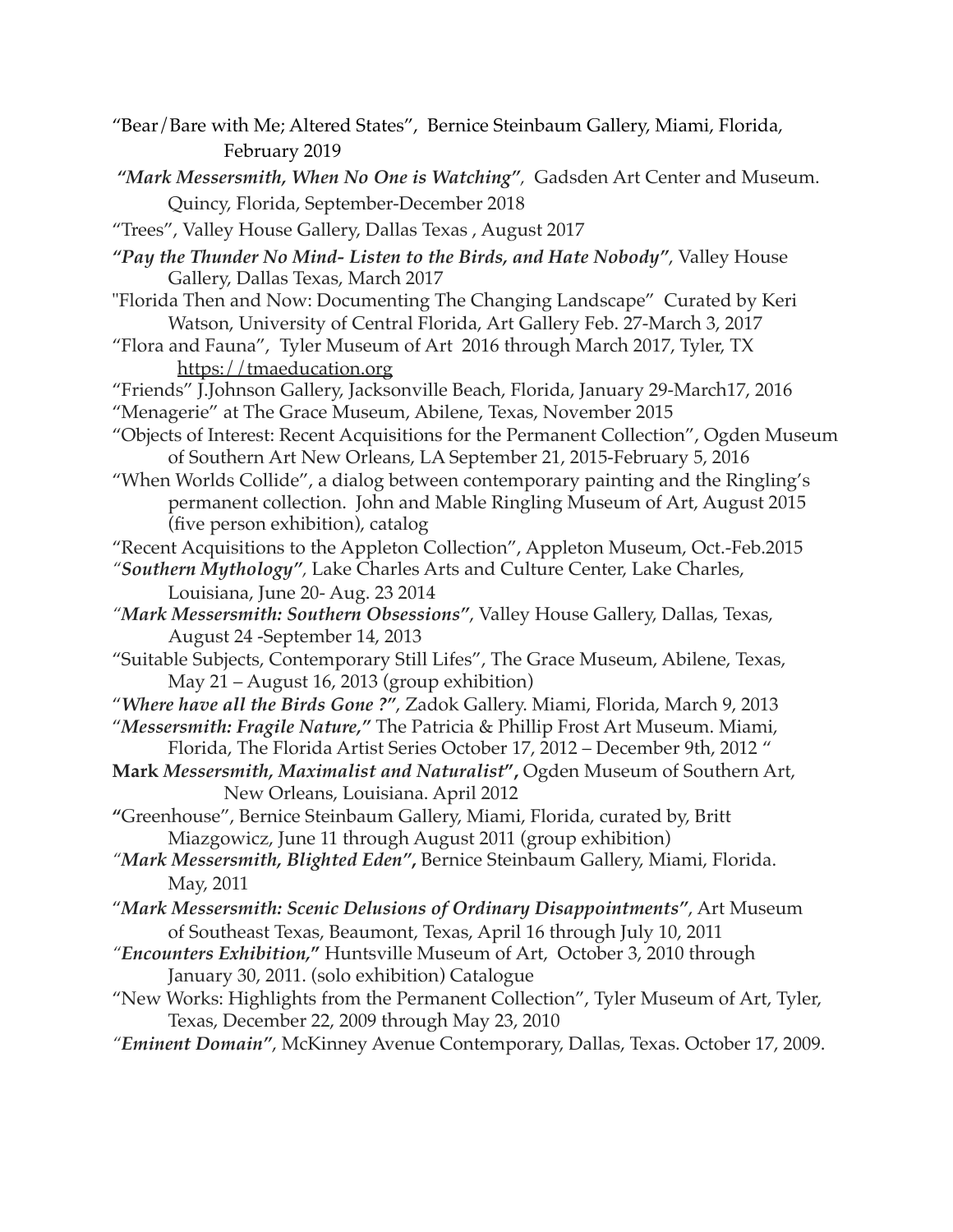#### **Museum Collections**

Alexandria Museum of Art, Louisiana Amarillo Art Museum, Amarillo, Texas Appleton Museum of Art, Ocala, Florida Asheville Art Museum, Asheville, NC Marianna Kistler Beach Museum of Art Jule Collins Smith Museum of Fine Art - Auburn University The Columbus Museum, Columbus, GA Daytona Museum of Art and Science, Daytona Beach, Fl. Mus'ee du Haut-de-Cagnes, Cagnes-sur-Mer, France, Museum of Fine Art, Florida State University, Tallahassee, Florida Figge Art Museum, Davenport, Iowa The Grace Museum, Abilene, Texas Hunter Museum, Chattanooga, TN Huntsville Museum of Art, Huntsville, Alabama Jacksonville Museum of Modern Art, Jacksonville, Florida Leepa-Rattner Museum of Art, Tarpon Springs, Fl. LSU Museum of Art, Shaw Center for the Arts, Louisiana State University Ogden Museum of Southern Art New Orleans, LA Orlando Museum of Art , Orlando, Fl Art Museum of Southeast Texas , Beaumont, Texas Tyler Museum of Art, Tyler, Texas US Embassy in Vilnius, Lithuania Art Museum of West Virginia University

### **Selected Bibliography**

An interview from Art in US Embassies, 3 Questions Digital Series 2021 with Mark Messersmith www.youtube.com/watch?v=bng85MVQcKA&t=7s "*Where the Wild Things Are*", Diane Roberts: *Flamingo Magazine*, September 2018 <http://www.flamingomag.com/2018/09/26/capital-dame-artists/> *"Primal Paint, Fate of fauna at heart of Messersmith's art",* Amanda Sieradzki, *Tallahassee Democrat*, September 2018. "*Back and Forth, thinking in paint,"* The Ringling Museum of Art, August- October 2015 (five person exhibition) catalogue *Foundations of Art and Design*, Lois Fichner-Rathus, May 2014, chapter five, page 104, image and discussion of, Lost Hindsight, oil on canvas, 2010. *Launching the Imagination*, fifth edition, Mary Stewart, 2014 page 97, image and discussion of "Vapid Visionaires", oil on canvas, 2010